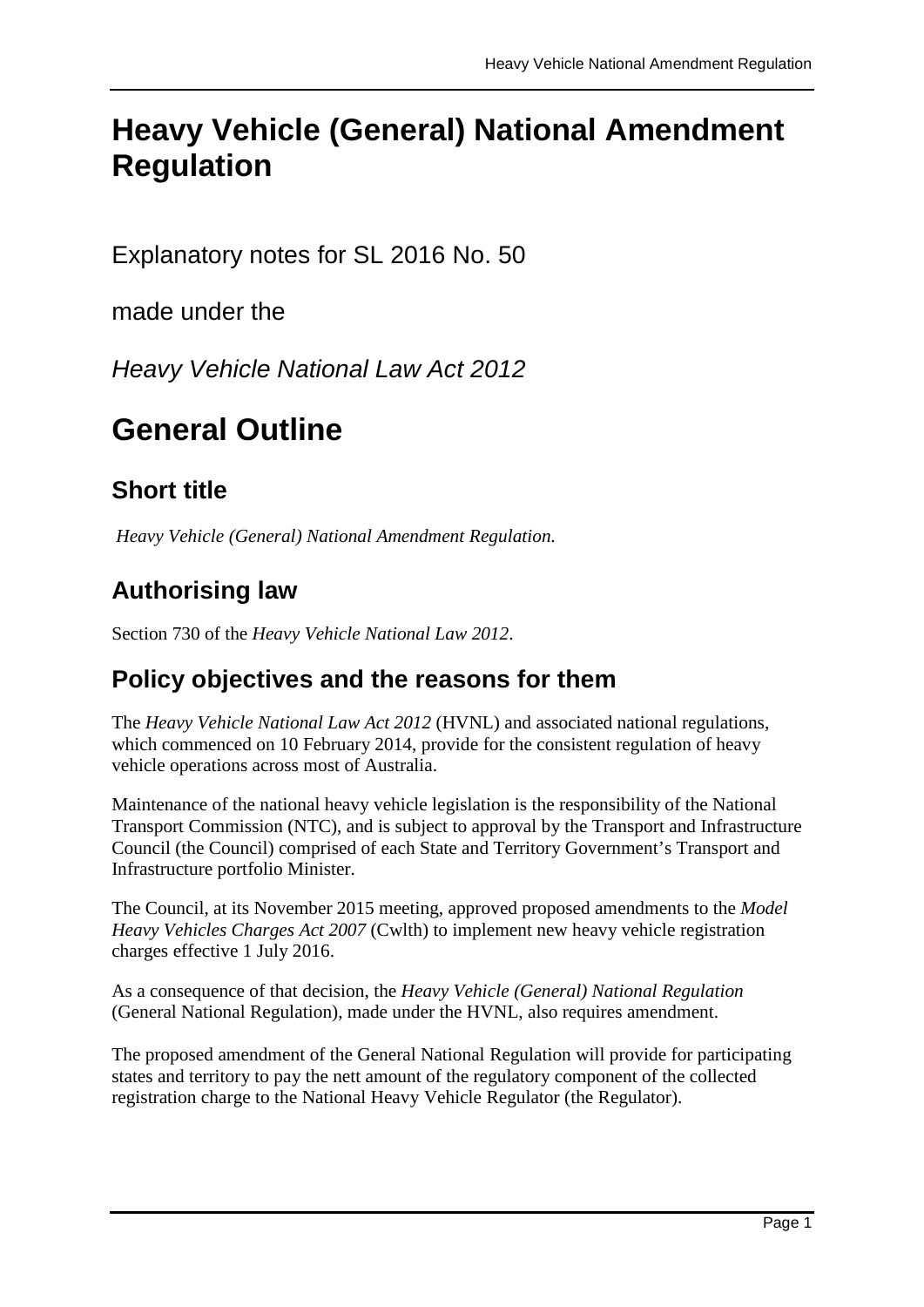It is additionally proposed to amend the General National Regulation to make provision for an increase to the fee for the purchase of a written National Driver Work Diary (required under the HVNL) from \$20.00 to \$25.00. This increase was also approved by the Council in November 2015 for implementation as soon as practicable.

The Amendment Regulation is to commence on 1 July 2016.

### **Achievement of policy objectives**

The regulation amended is the *Heavy Vehicle (General) National Regulation.*

The amendments further support the national regulation of heavy vehicle vehicles.

The Amendment Regulation is to commence on 1 July 2016.

#### **Consistency with policy objectives of authorising law**

The Amendment Regulation remains consistent with the main objectives and safety standards of the HVNL while reducing the administrative burden through support of the functions of the Regulator.

## **Inconsistency with policy objectives of other legislation**

The Amendment Regulation is not inconsistent with the policy objectives of other legislation.

#### **Benefits and costs of implementation**

The Amendment Regulation is administrative in nature. There are no financial benefits, nor costs to the government associated with this amendment.

#### **Consistency with fundamental legislative principles**

The Amendment Regulation does not breach any fundamental legislative principles.

#### **Consultation**

Consultation has been undertaken on a national level by the National Transport Commission with jurisdictions, industry and enforcement agencies. The NTC consulted with the Parliamentary Counsel's Committee and the Office of the Queensland Parliamentary Counsel throughout the drafting of the amendments.

The Department of Transport and Main Roads has also consulted with the Department of Justice and Attorney-General, the Department of the Premier and Cabinet, and Queensland Treasury as well as with the Queensland Office of Best Practice Regulation in relation to the Regulatory Impact Statement system.